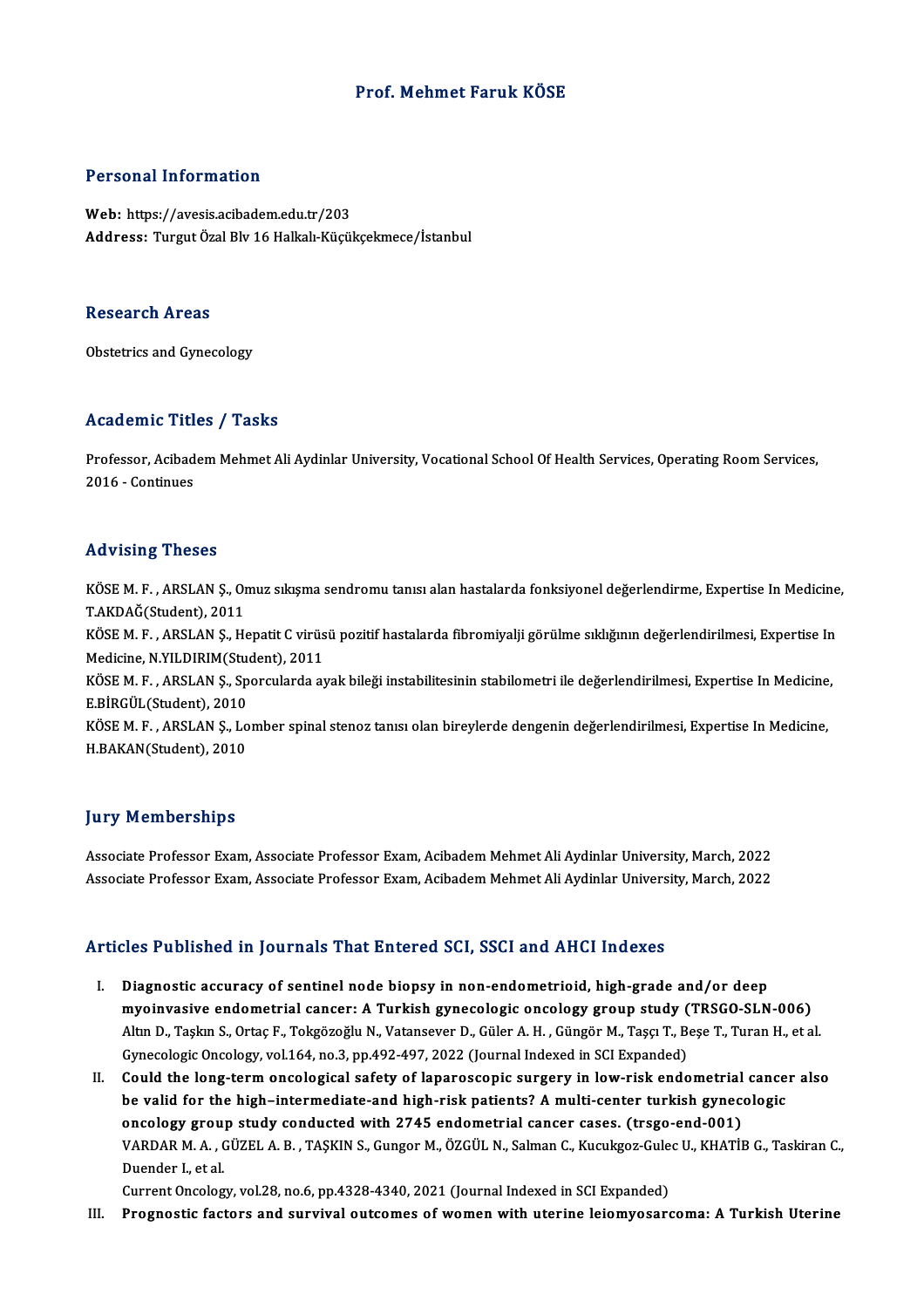Sarcoma Group Study-003

Sarcoma Group Study-003<br>AYHAN A., Gungorduk K., Khatib G., Cuylan Z. F. , Boran N., Gokcu M., Celik H., ÖZGÜL N., Akbayir O., ŞİMŞEK T<br>CURRENT RRORLEMS IN GANCER, vol 45, P.9 5, 2021 (Journal Indoved in SCI) Sarcoma Group Study-003<br>AYHAN A., Gungorduk K., Khatib G., Cuylan Z. F. , Boran N., Gokcu M., Celik H., (<br>CURRENT PROBLEMS IN CANCER, vol.45, no.5, 2021 (Journal Indexed in SCI)<br>Comparison of two intreoporative examination AYHAN A., Gungorduk K., Khatib G., Cuylan Z. F. , Boran N., Gokcu M., Celik H., ÖZGÜL N., Akbayir O., ŞİMŞEK T., e<br>CURRENT PROBLEMS IN CANCER, vol.45, no.5, 2021 (Journal Indexed in SCI)<br>IV. Comparison of two intraoperativ

CURRENT PROBLEMS IN CANCER, vol.45, no.5, 2021 (Journal Indexed in SCI)<br>Comparison of two intraoperative examination methods for the diagnosis of sentinel lymph node<br>metastasis in clinically early stage endometrial cancer: Comparison of two<br>metastasis in clinic<br>(TRSGO-SLN-003).<br>Taska S. Varli B. Alti

Taşkın S., Varli B., Altin D., Takmaz Ö., Vatanseverc D., Ersoz C. C. , Turan H., Bulutay P., Zeren E. H. , Havare S. B. , et<br>al. (T<br>Ta<br>al Taşkın S., Varli B., Altin D., Takmaz Ö., Vatanseverc D., Ersoz C. C. , Turan H., Bulutay P., Zeren E. H. , Havare S. B. , et<br>al.<br>European journal of obstetrics, gynecology, and reproductive biology, vol.261, pp.72-77, 202

al.<br>European jourr<br>SCI Expanded)<br>Can risk srou European journal of obstetrics, gynecology, and reproductive biology, vol.261, pp.72-77, 2021 (Journal Inde<br>SCI Expanded)<br>V. Can risk groups accurately predict non-sentinel lymph node metastasis in sentinel lymph node-<br>nos

SCI Expanded)<br>Can risk groups accurately predict non-sentinel lymph node metastasis in sentinel lymph node-<br>positive endometrial cancer patients? A Turkish Gynecologic Oncology Group Study (TRSGO-SLN-<br>004) Can r<br>positi<br>004)<br>Altin I positive endometrial cancer patients? A Turkish Gynecologic Oncology Group Study (TRSGO-SLN-<br>004)<br>Altin D., TAŞKIN S., Tokgozoglu N., Vatansever D., Guler A. H. , Gungor M., Tasci T., Turan H., Kahramanoglu I., Yalcin<br>Leta

004)<br>Altin D.<br>I., et al.<br>Journal Altin D., TAŞKIN S., Tokgozoglu N., Vatansever D., Guler A. H. , Gungor M., Tasci T., Turan H., Kahra<br>I., et al.<br>Journal of Surgical Oncology, vol.123, no.2, pp.638-645, 2021 (Journal Indexed in SCI Expanded)<br>Complementery

## I., et al.<br>Journal of Surgical Oncology, vol.123, no.2, pp.638-645, 2021 (Journal Indexed in SCI Expanded)<br>VI. Complementary surgery for cervical cancer patients inadequately treated with extrafacial<br>hysterestemy Journal of Surgi<br>Complemental<br>hysterectomy<br>Durmus V. Bost Complementary surgery for cervical cancer patients inadequately<br>hysterectomy<br>Durmus Y., Bostanci E. I. , Coteli A. S. D. , Kayikcioglu F., Boran N., Kose M. F.<br>JOURNAL OF CYNECOLOCY OBSTETRICS AND HUMAN REPRODUCTION .val hysterectomy<br>Durmus Y., Bostanci E. I. , Coteli A. S. D. , Kayikcioglu F., Boran N., Kose M. F.<br>JOURNAL OF GYNECOLOGY OBSTETRICS AND HUMAN REPRODUCTION, vol.49, no.9, 2020 (Journal Indexed in SCI)<br>Combination of sentinel l

Durmus Y., Bostanci E. I. , Coteli A. S. D. , Kayikcioglu F., Boran N., Kose M. F.<br>JOURNAL OF GYNECOLOGY OBSTETRICS AND HUMAN REPRODUCTION, vol.49, no.9, 2020 (Journal Indexed in SCI)<br>VII. Combination of sentinel lymph nod JOURNAL OF GYNECOLOGY OBSTETRICS AND HUMAN REPRODUCTION, vol.49, no.9, 2020 (Journal Indexed in SCI<br>Combination of sentinel lymph node mapping and uterine frozen section examination to reduce side<br>specific lymphadenectomy VII. Combination of sentinel lymph node mapping and uterine frozen section examination to reduce sidespecific lymphadenectomy rate in endometrial cancer: a Turkish Gynecologic Oncology Group study<br>(TRSGO-SLN-002) specific lymphadenectomy rate in endometrial cancer: a Turkish Gynecologic Oncology Group study<br>(TRSGO-SLN-002)<br>Altin D., TAŞKIN S., Kahramanoglu I., Vatansever D., Tokgozoglu N., KARABÜK E., Turan H., TAKMAZ Ö., Naki M. M

(TRSGO-SLN-00<br>Altin D., TAŞKIN S<br>GÜNGÖR M., et al.<br>INTERNATIONAL Altin D., TAŞKIN S., Kahramanoglu I., Vatansever D., Tokgozoglu N., KARABÜK E., Turan H., TAKMAZ Ö., Naki M. M<br>GÜNGÖR M., et al.<br>INTERNATIONAL JOURNAL OF GYNECOLOGICAL CANCER, vol.30, no.7, pp.1005-1011, 2020 (Journal Inde

GÜNGÖR M., et al.<br>INTERNATIONAL JOURNAL OF GYNECOLOGICAL CANCER, vol.30, no.7, pp.1005-1011, 2020 (Journal Indexed in<br>SCI) INTERNATIONAL JOURNAL OF GYNECOLOGICAL CANCER, vol.30, no.7, pp.1005<br>SCI)<br>VIII. The outcomes of fertility sparing surgery in epithelial ovarian cancer<br> $VADADUVE$ ,  $VADADQEPE$ ,  $VADADQECEME$ ,  $NEDHEM$ ,  $Culer EN$ 

SCI)<br>The outcomes of fertility sparing surgery in epithelial ovarian ca<br>KARABÜK E., Karadag B., KARADAĞ C., KÖSE M. F. , Naki M. M. , Guler E. N.<br>FUROPEAN JOURNAL OF CYNAFCOLOCICAL ONCOLOCY .val.41, no.3, nn.3 The outcomes of fertility sparing surgery in epithelial ovarian cancer<br>KARABÜK E., Karadag B., KARADAĞ C., KÖSE M. F. , Naki M. M. , Guler E. N.<br>EUROPEAN JOURNAL OF GYNAECOLOGICAL ONCOLOGY, vol.41, no.3, pp.391-395, 2020 ( KARABÜK E., Karadag B., KARADAĞ C., KÖSE M. F. , Naki M. M. , Guler E. N.<br>EUROPEAN JOURNAL OF GYNAECOLOGICAL ONCOLOGY, vol.41, no.3, pp.391-395, 2020 (Journal Indexed in SCI)<br>IX. Sentinel lymph node biopsy in early stage e

EUROPEAN JOURNAL OF GY<br>Sentinel lymph node bio<sub>l</sub><br>study (TRSGO-SLN-001).<br>TASVIN S. Altin D. Vetensey Sentinel lymph node biopsy in early stage endometrial cancer: a Turkish gynecologic oncology grou<sub>l</sub><br>study (TRSGO-SLN-001).<br>TAŞKIN S., Altin D., Vatansever D., Tokgozoglu N., KARABÜK E., Turan H., TAKMAZ Ö., Kahramanoglu I

study (TRSGO-SLN-001).<br>TAŞKIN S., Altin D., Vatansev<br>GÜNGÖR M., et al. TAŞKIN S., Altin D., Vatansever D., Tokgozoglu N., KARABÜK E., Turan H., TAKMAZ Ö., Kahramanoglu I., Naki M. M.,

International journal of gynecological cancer : official journal of the International Gynecological Cancer Society, International journal of gynecological cancer : official journal of the International Gynecological Cancer Society<br>vol.30, no.3, pp.299-304, 2020 (Journal Indexed in SCI Expanded)<br>X. Perioperative Duloxetine for Pain Manag

vol.30, no.3, pp.299-304, 2020 (Journal Indexed in SCI Expanded)<br>Perioperative Duloxetine for Pain Management After Lapa<br>Placebo-Controlled Trial. Perioperative Duloxetine for Pain Management After Laparoscopic Hysterectomy: A Rando:<br>Placebo-Controlled Trial.<br>Takmaz Ö., Baştu E., Özbaşlı E., Gundogan S., Karabük E., Koçyiğit M., Dede S., Naki M., Kose F., Güngör M.<br>J

Takmaz Ö., Baştu E., Özbaşlı E., Gundogan S., Karabük E., Koçyiğit M., Dede S., Naki M., Kose F., Güngör M.<br>Journal of minimally invasive gynecology, vol.27, no.3, pp.665-672, 2020 (Journal Indexed in SCI Expanded) Takmaz Ö., Baştu E., Özbaşlı E., Gundogan S., Karabük E., Koçyiğit M., Dede S., Naki M., Kose F., Güngör M.<br>Journal of minimally invasive gynecology, vol.27, no.3, pp.665-672, 2020 (Journal Indexed in SCI Expanded)<br>XI. PAR

## Journal of minimall<br>PARA-AORTIC LY<br>COMPLICATIONS PARA-AORTIC LYMPHADENECTOMY STEP-BY-STEP<br>COMPLICATIONS<br>Alkhan F., Karabuk E., Naki M. M. , GÜNGÖR M., Kose M. F.<br>INTERNATIONAL JOURNAL OF CYNECOLOCICAL CANCER COMPLICATIONS<br>Alkhan F., Karabuk E., Naki M. M. , GÜNGÖR M., Kose M. F.<br>INTERNATIONAL JOURNAL OF GYNECOLOGICAL CANCER, vol.29, 2019 (Journal Indexed in SCI)

XII. COULD THE LONG-TERM ONCOLOGICAL SAFETY OF LAPAROSCOPIC SURGERY IN LOW RISK ENDOMETRIAL CANCER BE ALSO VALID FOR THE HIGH INTERMEDIATE AND HIGH-RISK PATIENTS? COULD THE LONG-TERM ONCOLOGICAL SAFETY OF LAPAROSCOPIC SURGERY IN LOW RISK<br>ENDOMETRIAL CANCER BE ALSO VALID FOR THE HIGH INTERMEDIATE AND HIGH-RISK PATIE<br>A MULTI-CENTER TURKISH GYNECOLOGIC ONCOLOGY GROUP STUDY CONDUCTED WI ENDOMETRIAL CANCER BE ALS<br>A MULTI-CENTER TURKISH GYN<br>ENDOMETRIAL CANCER CASES<br>Varder M A Curel A B Teskin S A MULTI-CENTER TURKISH GYNECOLOGIC ONCOLOGY GROUP STUDY CONDUCTED WITH 2745<br>ENDOMETRIAL CANCER CASES<br>Vardar M. A. , Guzel A. B. , Taskin S., Gungor M., Ozgul N., Salman C., Gulec U. K. , Khatib G., Dunder I., Ortac F., et

ENDOMETRIAL CANCER CASES<br>Vardar M. A. , Guzel A. B. , Taskin S., Gungor M., Ozgul N., Salman C., Gulec U. K. , Khatib G., Dunder I., Ortac F., et al.<br>INTERNATIONAL JOURNAL OF GYNECOLOGICAL CANCER, vol.29, 2019 (Journal Ind

XIII. Comparison of stage III mucinous and serous ovarian cancer: a case-control study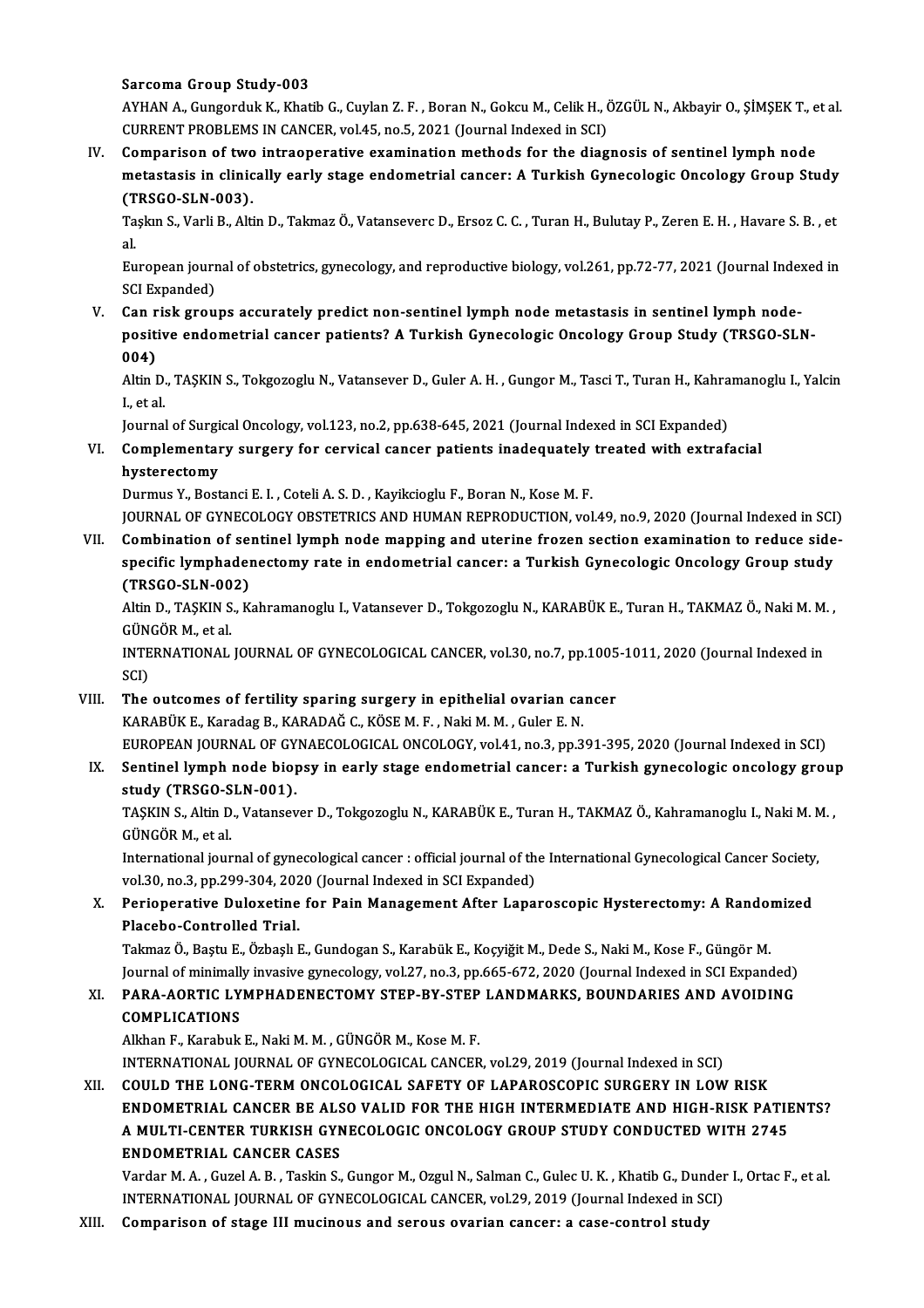Cuylan Z. F. , KARABÜK E., Oz M., Turan A. T. , Meydanli M. M. , TAŞKIN S., Sari M. E. , Sahin H., Ulukent S. C. , Akbayir<br>O. stal Cuylan<br>0., et al.<br>JOUPNA Cuylan Z. F. , KARABÜK E., Oz M., Turan A. T. , Meydanli M. M. , TAŞKIN S., S.<br>O., et al.<br>JOURNAL OF OVARIAN RESEARCH, vol.11, 2018 (Journal Indexed in SCI)<br>Malignant Myoanithaliama of Vulya: Hayy Bara is it?: Gasa Banar

O., et al.<br>JOURNAL OF OVARIAN RESEARCH, vol.11, 2018 (Journal Indexed in SCI)<br>XIV. Malignant Myoepithelioma of Vulva; How Rare is it?: Case Report JOURNAL OF OVARIAN RESEARCH, vol.11, 2018 (Journal<br>Malignant Myoepithelioma of Vulva; How Rare is i<br>Alkhan F., Karabuk E., NAKİ M. M. , Gungor M., Kose M. F.<br>INTERNATIONAL JOURNAL OF CYNECOLOCICAL CANCEL Alkhan F., Karabuk E., NAKİ M. M. , Gungor M., Kose M. F.<br>INTERNATIONAL JOURNAL OF GYNECOLOGICAL CANCER, vol.28, pp.187-188, 2018 (Journal Indexed in SCI) Alkhan F., Karabuk E., NAKI M. M. , Gungor M., Kose M. F.<br>INTERNATIONAL JOURNAL OF GYNECOLOGICAL CANCER, vol.28, pp.187-188, 2018 (Journal Indexed in SCI)<br>XV. Is Neurosurgery With Adjuvant Radiotherapy an Effective Treatme INTERNATIONAL JOURNAL OF GYNECOLOGICAL CANCER, vol.28, pp.187-188, 20<br>Is Neurosurgery With Adjuvant Radiotherapy an Effective Treatment M<br>Involvement From Endometrial Cancer? From Case Report to Analysis<br>Kimvon C. Turen T. Is Neurosurgery With Adjuvant Radiotherapy an Effective Treatment Modali<br>Involvement From Endometrial Cancer? From Case Report to Analysis<br>Kimyon G., Turan T., Basaran D., Turkmen O., Karalok A., Tasci T., Tulunay G., Kose Involvement From Endometrial Cancer? From Case Report to Analysis<br>Kimyon G., Turan T., Basaran D., Turkmen O., Karalok A., Tasci T., Tulunay G., Kose M. F.<br>INTERNATIONAL JOURNAL OF GYNECOLOGICAL CANCER, vol.27, no.2, pp.31 Kimyon G., Turan T., Basaran D., Turkmen O., Karalok A., Tasci T., Tulunay G., Kose M. F.<br>INTERNATIONAL JOURNAL OF GYNECOLOGICAL CANCER, vol.27, no.2, pp.315-325, 2017 (Journal In<br>XVI. Prognostic Factors in Adult Granulosa INTERNATIONAL JOURNAL OF GYNECOLOGICAL CANCER, vol.27, no.2, pp.315-325, 2017 (<br>Prognostic Factors in Adult Granulosa Cell Tumor: A Long Follow-Up at a Single<br>Karalok A., Turan T., Ureyen I., Tasci T., Basaran D., Koc S., Prognostic Factors in Adult Granulosa Cell Tumor: A Long Follow-Up at a Single Center<br>Karalok A., Turan T., Ureyen I., Tasci T., Basaran D., Koc S., Boran N., Kose M. F. , Tulunay G.<br>INTERNATIONAL JOURNAL OF GYNECOLOGICAL XVII. Management of cervical cancer during pregnancy Gungorduk K., Sahbaz A., Ozdemir A., Gokcu M., Sanci M., Kose M. F. Management of cervical cancer during pregnancy<br>Gungorduk K., Sahbaz A., Ozdemir A., Gokcu M., Sanci M., Kose M. F.<br>JOURNAL OF OBSTETRICS AND GYNAECOLOGY, vol.36, no.3, pp.366-371, 2016 (Journal Indexed in SCI)<br>The Impest o XVIII. The Impact of Tumor and Lymph Node Characteristics on Disease Free Survival in Squamous Cell<br>Vulvar Cancer JOURNAL OF OB<br>The Impact of<br>Vulvar Cancer<br>Ciril: D. A. Kanal Cirik D.A., Karalok A., Ureyen I., Turkmen O., Tasci T., Narin M.A., Kose M.F., Boran N., Turan T., Tulunay G. Vulvar Cancer<br>Cirik D. A. , Karalok A., Ureyen I., Turkmen O., Tasci T., Narin M. A. , Kose M. F. , Boran N., Turan T., Tulunay G.<br>UHOD-ULUSLARARASI HEMATOLOJI-ONKOLOJI DERGISI, vol.26, no.1, pp.20-27, 2016 (Journal Indexe Cirik D. A. , Karalok A., Ureyen I., Turkmen O., Tasci T., Narin M. A. , Kose M. F. , Boran N., Turan T., Tulunay G.<br>UHOD-ULUSLARARASI HEMATOLOJI-ONKOLOJI DERGISI, vol.26, no.1, pp.20-27, 2016 (Journal Indexed in SCI)<br>XIX. UHOD-ULUSLARARASI HEM.<br>Lymphadenectomy Shoul<br>Risk Endometrial Cancer<br>Alav L. Turan T. Urayan L. K. Lymphadenectomy Should Be Performed Up to the Renal Vein in Patie<br>Risk Endometrial Cancer<br>Alay I., Turan T., Ureyen I., Karalok A., Tasci T., Ozfuttu A., Kose M. F. , Tulunay G.<br>PATHOLOGY & ONGOLOGY PESEARGH 170.1 no 2 nn Risk Endometrial Cancer<br>Alay I., Turan T., Ureyen I., Karalok A., Tasci T., Ozfuttu A., Kose M. F. , Tulunay G.<br>PATHOLOGY & ONCOLOGY RESEARCH, vol.21, no.3, pp.803-810, 2015 (Journal Indexed in SCI)<br>Clinical Outcomes of Ut Alay I., Turan T., Ureyen I., Karalok A., Tasci T., Ozfuttu A., Kose M. F., Tulunay<br>PATHOLOGY & ONCOLOGY RESEARCH, vol.21, no.3, pp.803-810, 2015 (Journal<br>XX. Clinical Outcomes of Uterine Carcinosarcoma Results of 94 Patie PATHOLOGY & ONCOLOGY RESEARCH, vol.21, no.3, pp.803-810, 2015 (Journal Index<br>Clinical Outcomes of Uterine Carcinosarcoma Results of 94 Patients<br>Gokce Z. K. , Turan T., Karalok A., Tasci T., Ureyen I., Ozkaya E., Kose M. F. Clinical Outcomes of Uterine Carcinosarcoma Results of 94 Patients<br>Gokce Z. K. , Turan T., Karalok A., Tasci T., Ureyen I., Ozkaya E., Kose M. F. , Tulunay G.<br>INTERNATIONAL JOURNAL OF GYNECOLOGICAL CANCER, vol.25, no.2, pp XXI. Early and Late Complications after Inguinofemoral Lymphadenectomy for Vulvar Cancer. Cirik D., Karalok A., Ureyen I., Tasci T., Kalyoncu R., Turkmen O., Kose M. F., Tulunay G., Turan T. Early and Late Complications after Inguinofemoral Lymphadenectomy for Vulvar Cancer.<br>Cirik D., Karalok A., Ureyen I., Tasci T., Kalyoncu R., Turkmen O., Kose M. F. , Tulunay G., Turan T.<br>Asian Pacific journal of cancer pre Cirik D., Karalok A., Ureyen I., Tasci T., Kalyoncu R., Turkmen O., Kose M. F. , Tulunay G., Turan T.<br>Asian Pacific journal of cancer prevention : APJCP, vol.16, pp.5175-9, 2015 (Journal Indexed in SCI Expanded)<br>XXII. THE Asian Pacific journa<br>THE ANALYSIS O<br>SINGLE CENTER<br>Ciril: D.A. Karalalı THE ANALYSIS OF PATIENTS WITH STAGE IVB ENDOMETRIAL CANCER; 20 YEARS EXPERIENCE IN A<br>SINGLE CENTER<br>Cirik D.A., Karalok A., Tasci T., Ureyen I., Koc S., Turan T., Kose M. F., Tulunay G. SINGLE CENTER<br>Cirik D. A. , Karalok A., Tasci T., Ureyen I., Koc S., Turan T., Kose M. F. , Tulunay G.<br>INTERNATIONAL JOURNAL OF GYNECOLOGICAL CANCER, vol.24, no.9, pp.1550, 2014 (Journal Indexed in SCI)<br>Anglysis of Patient Cirik D. A., Karalok A., Tasci T., Ureyen I., Koc S., Turan T., Kose I<br>INTERNATIONAL JOURNAL OF GYNECOLOGICAL CANCER, vol.2<br>XXIII. Analysis of Patients With Stage IIIC Endometrial Cancer<br>Tayron T. Higuca L. Duggunon L. Ork INTERNATIONAL JOURNAL OF GYNECOLOGICAL CANCER, vol.24, no.9, pp.1550, 2014 (Journal<br>Analysis of Patients With Stage IIIC Endometrial Cancer<br>Turan T., Ureyen I., Duzguner I., Ozkaya E., Tasci T., Karalok A., Boran N., Kose Analysis of Patients With Stage IIIC Endometrial Cancer<br>Turan T., Ureyen I., Duzguner I., Ozkaya E., Tasci T., Karalok A., Boran N., Kose M. F. , Tulunay G.<br>INTERNATIONAL JOURNAL OF GYNECOLOGICAL CANCER, vol.24, no.6, pp.1 Turan T., Ureyen I., Duzguner I., Ozkaya E., Tasci T., Karalok A., Boran N., Kose M. F., Tulunay G. INTERNATIONAL JOURNAL OF GYNECOLOGICAL CANCER, vol.24, no.6, pp.1033-1041, 2014 (Journal Indexed<br>SCI)<br>XXIV. Addition of epirubicin to conventional chemotherapy in patients with advanced ovarian cancer:<br>Sequential therapy a SCI)<br>Addition of epirubicin to conventional chemothe<br>sequential therapy -a retrospective evaluation. .<br>Özgül N. Köse M. E. Koskin H. Turan A. Karalök M. Ür Addition of epirubicin to conventional chemotherapy in patients with adv:<br>sequential therapy -a retrospective evaluation. .<br>Özgül N., Köse M. F. , Keskin H., Turan A., Karalök M., Üreyen I., Borani N., Tulunay H.<br>Turkish j sequential therapy -a retrospective evaluation.<br>Özgül N., Köse M. F. , Keskin H., Turan A., Karalök M., Üreyen I., Borani N., Tulunay H.<br>Turkish journal of medical sciences, vol.44, pp.212-9, 2014 (Journal Indexed in SCI)<br> Özgül N., Köse M. F. , Keskin H., Turan A., Karalök M., Üreyen I., Borani N., 1<br>Turkish journal of medical sciences, vol.44, pp.212-9, 2014 (Journal Index<br>XXV. Analysis of Patients with 1988 FIGO Stage-II Endometrial Cance Turkish journal of medical sciences, vol.44, pp.212-9, 2014 (Journal Indexed in SCI<br>Analysis of Patients with 1988 FIGO Stage-II Endometrial Cancer<br>Ureyen I., Turan T., Kimyon G., Karalok A., Tasci T., Boran N., Tulunay G. Analysis of Patients with 1988 FIGO Stage-II Endometrial Cancer<br>Ureyen I., Turan T., Kimyon G., Karalok A., Tasci T., Boran N., Tulunay G., Kose M. F.<br>UHOD-ULUSLARARASI HEMATOLOJI-ONKOLOJI DERGISI, vol.24, no.4, pp.239-246 Ureyen I., Turan T., Kimyon G., Karalok A., Tasci T., Boran N., Tulunay G., Kose M. F.<br>UHOD-ULUSLARARASI HEMATOLOJI-ONKOLOJI DERGISI, vol.24, no.4, pp.239-246, 2014 (Journal Indexed in SCI)<br>XXVI. Risk for Malignant and Bor UHOD-ULUSLARARASI HEMATOLOJI-ONKOLO<br>Risk for Malignant and Borderline Ovar<br>Ultrasonography, Ca125 Level and Age<br>Kanadag B. Kasak M. Kaviksiashy E. Exaap E Risk for Malignant and Borderline Ovarian Neoplasms Following Bas<br>Ultrasonography, Ca125 Level and Age<br>Karadag B., Kocak M., Kayikcioglu F., Ercan F., Dilbaz B., Kose M. F. , Haberal A.<br>ASIAN BACIELC JOURNAL OF CANCER PREV Ultrasonography, Ca125 Level and Age<br>Karadag B., Kocak M., Kayikcioglu F., Ercan F., Dilbaz B., Kose M. F. , Haberal A.<br>ASIAN PACIFIC JOURNAL OF CANCER PREVENTION, vol.15, no.19, pp.8489-8493, 2014 (Journal Indexed in SCI) Karadag B., Kocak M., Kayikcioglu F., Ercan F., Dilbaz B., Kose M. F., Haberal A.<br>ASIAN PACIFIC JOURNAL OF CANCER PREVENTION, vol.15, no.19, pp.8489-8493, 2014 (Journal In<br>XXVII. ESTIMATING THE COST OF HPV-RELATED DISEASES ASIAN PACIFIC JOURNAL OF CANCER PREVENTION, vol.15, no.19, pp.8489-8493, 2014 (Journal Indexed ir<br><mark>ESTIMATING THE COST OF HPV-RELATED DISEASES IN TURKEY: A DELPHI APPROACH</mark><br>Bakir M., Ayhan A., Arvas M., KÖSE M. F. , GÜNGÖR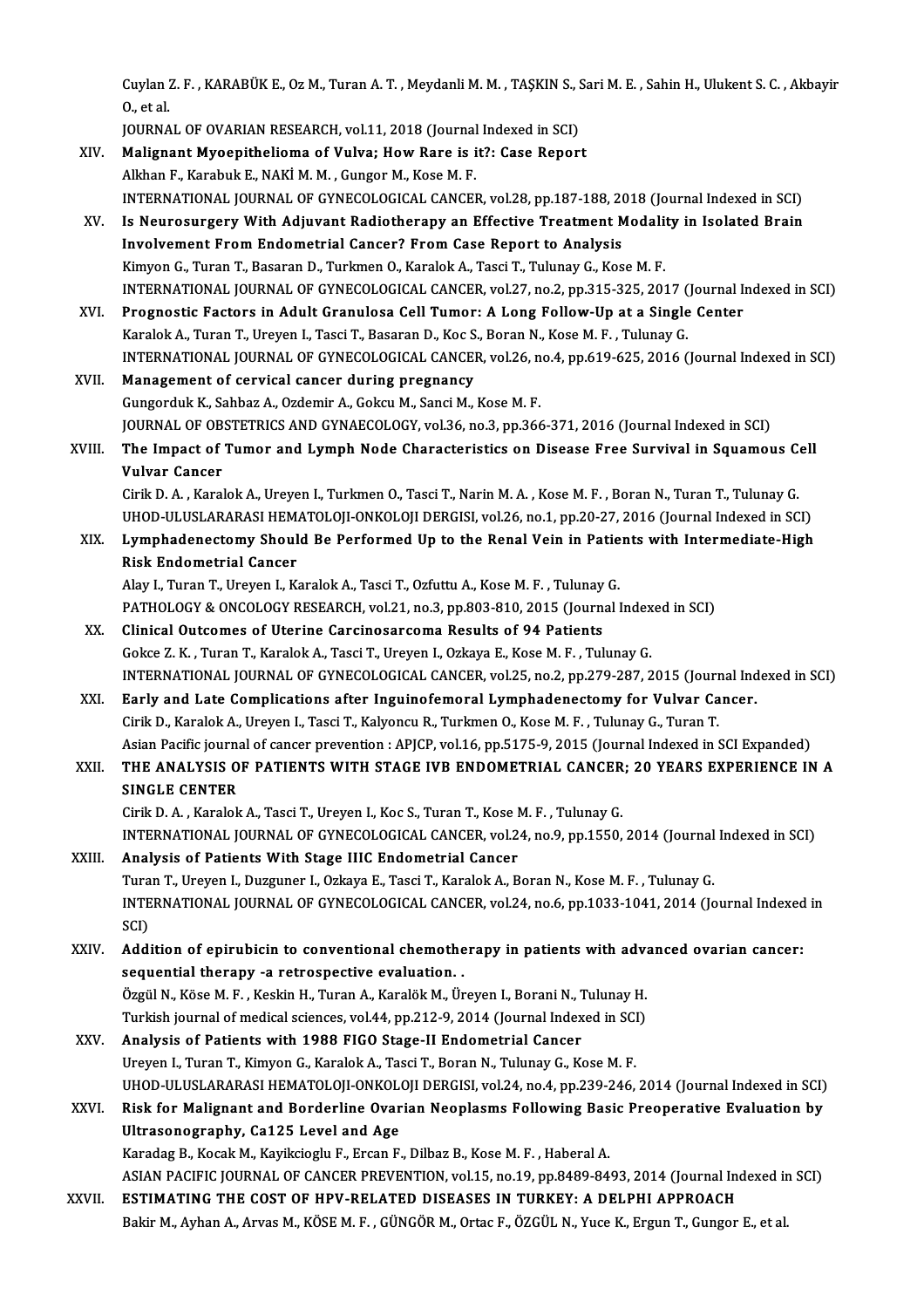VALUE IN HEALTH, vol.16, no.7, 2013 (Journal Indexed in SCI)

- VALUE IN HEALTH, vol.16, no.7, 2013 (Journal Indexed in SCI)<br>XXVIII. PREDICTION OF STAGING AND RELIABILITY OF FROZEN/SECTION IN PATIENTS WITH A VALUE IN HEALTH, vol.16, no.7, 2013 (Journal Indexed in SCI)<br>PREDICTION OF STAGING AND RELIABILITY OF FROZEN/SECTION IN PATIENTS WITH A<br>PREOPERATIVE DIAGNOSIS OF GRADE 1 ENDOMETRIOID TUMOR IN ENDOMETRIAL CANCER<br>Kanalak A. PREDICTION OF STAGING AND RELIABILITY OF FROZEN/SECTION IN PATIENTS<br>PREOPERATIVE DIAGNOSIS OF GRADE 1 ENDOMETRIOID TUMOR IN ENDOMETR<br>Karalok A., Ureyen I., Reis Y., Ulusoy O., Turan T., Boran N., Bulbul D., Tulunay G., Kos PREOPERATIVE DIAGNOSIS OF GRADE 1 ENDOMETRIOID TUMOR IN ENDOMETRIAL CANCI<br>Karalok A., Ureyen I., Reis Y., Ulusoy O., Turan T., Boran N., Bulbul D., Tulunay G., Kose M. F.<br>INTERNATIONAL JOURNAL OF GYNECOLOGICAL CANCER, vol. Karalok A., Ureyen I., Reis Y., Ulusoy O., Turan T., Boran N., Bulbul D., Tulunay G., Kose M. F.<br>INTERNATIONAL JOURNAL OF GYNECOLOGICAL CANCER, vol.23, no.8, 2013 (Journal Indexed in SCI)<br>XXIX. Comparison of advanced stage
	- INTERNATIONAL JOURNAL OF GYNECOLOGICAL CANCER, vol.23, no.8, 2013 (Journal Indexed in SCI)<br>Comparison of advanced stage mucinous epithelial ovarian cancer and serous epithelial ova<br>cancer with regard to chemosensitivity an cancer with regard to chemosensitivity and survival outcome: a matched case-control study<br>Karabuk E., KÖSE M. F., Hizli D., TAŞKIN S., Karadag B., Turan T., Boran N., Ozfuttu A., ORTAÇ U. F. cancer with regard to chemosensitivity and survival outcome: a matched case-contro<br>Karabuk E., KÖSE M. F. , Hizli D., TAŞKIN S., Karadag B., Turan T., Boran N., Ozfuttu A., ORTAÇ U. F.<br>JOURNAL OF GYNECOLOGIC ONCOLOGY, vol. Karabuk E., KÖSE M. F., Hizli D., TAŞKIN S., Karadag B., Turan T., Boran N., Ozfuttu A., ORTAÇ U. F.<br>JOURNAL OF GYNECOLOGIC ONCOLOGY, vol.24, no.2, pp.160-166, 2013 (Journal Indexed in SCI)<br>XXX. Accuracy of frozen-section
	- JOURNAL OF GYNECOLOGIC ONCOLOGY, vol.24, no.2, pp.160-166, 2013 (Jou<br>Accuracy of frozen-section examination for myometrial invasion and<br>Turan T., Oguz E., Unlubilgin E., Tulunay G., Boran N., Demir O. F. , Kose M. F.<br>FUROP Accuracy of frozen-section examination for myometrial invasion and grade in endometrial cancer<br>Turan T., Oguz E., Unlubilgin E., Tulunay G., Boran N., Demir O. F. , Kose M. F.<br>EUROPEAN JOURNAL OF OBSTETRICS & GYNECOLOGY AN Turan T., Oguz E., Unlubilgin E., Tulunay G., Boran N., Demir O. F. , Kose M. F.<br>EUROPEAN JOURNAL OF OBSTETRICS & GYNECOLOGY AND REPRODUCTIVE BIOLOGY, vol.167, no.1, pp.90-95,<br>2013 (Journal Indexed in SCI) EUROPEAN JOURNAL OF OBSTETRICS & GYNECOLOGY AND REPRODUCTIVE BIOLOGY, vol.167, no.1, pp.90-9<br>2013 (Journal Indexed in SCI)<br>XXXI. Ovarian Transposition for Stage Ib Squamous Cell Cervical Cancer - Lack of Effects on Surviva
	- 2013 (J)<br>Ovarial<br>Rates?<br>Turen A Ovarian Transposition for Stage Ib Squamous Cell Cervical Cancer - Lack of Effec<br>Rates?<br>Turan A.T., Keskin H. L., Dundar B., Gundogdu B., Ozgul N., Boran N., Tulunay G., Kose M. F.<br>ASIAN PACIEIC JOUPNAL OF CANCER PREVENTIO

Rates?<br>Turan A. T. , Keskin H. L. , Dundar B., Gundogdu B., Ozgul N., Boran N., Tulunay G., Kose M. F.<br>ASIAN PACIFIC JOURNAL OF CANCER PREVENTION, vol.14, no.1, pp.133-137, 2013 (Journal Indexed in SCI) Turan A. T., Keskin H. L., Dundar B., Gundogdu B., Ozgul N., Boran N., Tulunay G., Kose M. F<br>ASIAN PACIFIC JOURNAL OF CANCER PREVENTION, vol.14, no.1, pp.133-137, 2013 (Journa<br>XXXII. Comparison of FIGO 1988 and 2009 stagin

- ASIAN PACIFIC JOURNAL OF CANCER PREVENTION, vol.14, no.1, pp.133-137, 2013 (Jou<br>Comparison of FIGO 1988 and 2009 staging systems for endometrial carcinol<br>GÜLTEKİN M., YILDIZ F., ÖZYİĞİT G., Beyaz H., HAYRAN K.M. , Kose F., Comparison of FIGO 1988 and 2009 staging systems for endometrial ca<br>GÜLTEKİN M., YILDIZ F., ÖZYİĞİT G., Beyaz H., HAYRAN K. M. , Kose F., Yuce K., Ay<br>MEDICAL ONCOLOGY, vol.29, no.4, pp.2955-2962, 2012 (Journal Indexed in S GÜLTEKİN M., YILDIZ F., ÖZYİĞİT G., Beyaz H., HAYRAN K. M. , Kose F., Yuce K., Ayhan A.<br>MEDICAL ONCOLOGY, vol.29, no.4, pp.2955-2962, 2012 (Journal Indexed in SCI)<br>XXXIII. Creating a risk model to determine paraaortic
- Turan A. T. , Yildirim B. A. , Ureyen I., Hizli D., Karalok M. A. , Tapisiz O. L. , Tulunay H. G. , Boran N., Ozgul N., Kose M.<br>F. Cr<br>Tւ<br>F. Turan A. T. , Yildirim B. A. , Ureyen I., Hizli D., Karalok M. A. , Tapisiz O. L. , Tulunay H. G. , Boran N.,<br>F.<br>TURKISH JOURNAL OF MEDICAL SCIENCES, vol.42, pp.1259-1267, 2012 (Journal Indexed in SCI)<br>Chylous assites: Ana F.<br>TURKISH JOURNAL OF MEDICAL SCIENCES, v<br>XXXIV. Chylous ascites: Analysis of 24 patients<br>Tulupay G. Urayan L. Turan T. Karalak A. Kar

TURKISH JOURNAL OF MEDICAL SCIENCES, vol.42, pp.1259-1267, 2012 (Journal Indexed in SCI)<br>Chylous ascites: Analysis of 24 patients<br>Tulunay G., Ureyen I., Turan T., Karalok A., Kavak D., Ozgul N., Ocalan R., Tapisiz O. L. , Chylous ascites: Analysis of 24 patients<br>Tulunay G., Ureyen I., Turan T., Karalok A., Kavak D., Ozgul N., Ocalan R., Tapisiz O. L. , Boran N., Kose M. F<br>GYNECOLOGIC ONCOLOGY, vol.127, no.1, pp.191-197, 2012 (Journal Indexe

XXXV. Secondary cytoreductive surgery outcomes of selected patients with paclitaxel/platinumsensitive recurrent epithelial ovarian cancer Secondary cytoreductive surgery outcomes of selected patients with paclitaxel/pla<br>recurrent epithelial ovarian cancer<br>Boran N., Hizli D., Yilmaz S., Turan T., ÇELİK B., Karabuk E., Isikdogan Z., Tulunay G., KÖSE M. F.<br>JOUP

recurrent epithelial ovarian cancer<br>Boran N., Hizli D., Yilmaz S., Turan T., ÇELİK B., Karabuk E., Isikdogan Z., Tulunay G., KÖSE M. F.<br>JOURNAL OF SURGICAL ONCOLOGY, vol.106, no.4, pp.369-375, 2012 (Journal Indexed in SCI) Boran N., Hizli D., Yilmaz S., Turan T., ÇELİK B., Karabuk E., Isikdogan Z., Tulunay G., KÖSE M. F.<br>JOURNAL OF SURGICAL ONCOLOGY, vol.106, no.4, pp.369-375, 2012 (Journal Indexed in SCI)<br>XXXVI. What is the impact of cervic

JOURNAL OF SURGICAL<br>What is the impact of<br>endometrial cancer?<br>Turer T. Hirli D. Vilmer What is the impact of cervical invasion on lymph node metastasis in patients<br>endometrial cancer?<br>Turan T., Hizli D., Yilmaz S.S. , Gundogdu B., Boran N., Tulunay G., Ozfuttu A., Kose M. F.<br>ARCHIVES OF CYNECOLOCY AND OBSTET endometrial cancer?<br>Turan T., Hizli D., Yilmaz S. S. , Gundogdu B., Boran N., Tulunay G., Ozfuttu A., Kose M. F.<br>ARCHIVES OF GYNECOLOGY AND OBSTETRICS, vol.285, no.4, pp.1119-1124, 2012 (Journal Indexed in SCI)<br>Accuracy of

## Turan T., Hizli D., Yilmaz S. S. , Gundogdu B., Boran N., Tulunay G., Ozfuttu A., Kose M. F.<br>ARCHIVES OF GYNECOLOGY AND OBSTETRICS, vol.285, no.4, pp.1119-1124, 2012 (Journal Indexed in S<br>XXXVII. Accuracy of Frozen Section ARCHIVES OF<br><mark>Accuracy of</mark><br>Hyperplasia<br>Turan T. Kara Accuracy of Frozen Sections for Intraoperative Diagnosis of Complex Atypical Endomet<br>Hyperplasia<br>Turan T., Karadag B., Karabuk E., Tulunay G., Ozgul N., Gultekin M., Boran N., Isikdogan Z., Kose M. F.<br>ASIAN PACIEIC JOUPNAL

Hyperplasia<br>Turan T., Karadag B., Karabuk E., Tulunay G., Ozgul N., Gultekin M., Boran N., Isikdogan Z., Kose M. F.<br>ASIAN PACIFIC JOURNAL OF CANCER PREVENTION, vol.13, no.5, pp.1953-1956, 2012 (Journal Indexed in SCI)<br>Is i Turan T., Karadag B., Karabuk E., Tulunay G., Ozgul N., Gultekin M., Boran N., Isikdogan Z., Kose<br>ASIAN PACIFIC JOURNAL OF CANCER PREVENTION, vol.13, no.5, pp.1953-1956, 2012 (Journa<br>XXXVIII. Is it possible to predict para

## ASIAN PACIFIC JOURNAL OF CANCER PREVENTION, vol.13, no.5, pp.1953-1956, 201<br>Is it possible to predict para-aortic lymph node metastasis in endometrial<br>Turan T., Hizli D., Sarici S., Boran N., Gundogdu B., Karadag B., Tulun EUROPEAN JOURNAL OF OBSTETRICS & GYNECOLOGY AND REPRODUCTIVE BIOLOGY, vol.158, no.2, pp.274-279,<br>2011 (Journal Indexed in SCI) Turan T., Hizli D., Sarici S., Bora<br>EUROPEAN JOURNAL OF OBST<br>2011 (Journal Indexed in SCI)<br>Anomalias of Maiar Batron EUROPEAN JOURNAL OF OBSTETRICS & GYNECOLOGY AND REI<br>2011 (Journal Indexed in SCI)<br>XXXIX. Anomalies of Major Retroperitoneal Vascular Structure

## 2011 (Journal Indexed in SCI)<br>Anomalies of Major Retroperitoneal Vascular Structure<br>Kose M. F. , Turan T., Karasu Y., Gundogdu B., Boran N., Tulunay G.<br>INTERNATIONAL JOURNAL OF CYNECOLOGICAL CANCER, 119,22, 3 Anomalies of Major Retroperitoneal Vascular Structure<br>Kose M. F. , Turan T., Karasu Y., Gundogdu B., Boran N., Tulunay G.<br>INTERNATIONAL JOURNAL OF GYNECOLOGICAL CANCER, vol.21, no.7, pp.1312-1319, 2011 (Journal Indexed in<br> Kose<br>INTE<br>SCI)<br>A Pr INTERNATIONAL JOURNAL OF GYNECOLOGICAL CANCER, vol.21, no.7, pp.1312-1319, 2011 (Journal Index SCI)<br>SCI)<br>XL. A Prospective Evaluation of Lymphatic Dissemination in Endometrial Cancer Is It Adequate to<br>Referent Lymph Nede D

SCI)<br>A Prospective Evaluation of Lymphatic Dissemination in Endometrial C.<br>Perform Lymph Node Dissection Up to the Inferior Mesenteric Artery?<br>Turen T. Vilmar S.S., Higli D. Gundordu P. Boran N. Tulunay G. Orfutu A. Koss A Prospective Evaluation of Lymphatic Dissemination in Endometrial Cancer<br>Perform Lymph Node Dissection Up to the Inferior Mesenteric Artery?<br>Turan T., Yilmaz S. S. , Hizli D., Gundogdu B., Boran N., Tulunay G., Ozfuttu A. Perform Lymph Node Dissection Up to the Inferior Mesenteric Artery?<br>Turan T., Yilmaz S. S. , Hizli D., Gundogdu B., Boran N., Tulunay G., Ozfuttu A., Kose M. F.<br>INTERNATIONAL JOURNAL OF GYNECOLOGICAL CANCER, vol.21, no.5,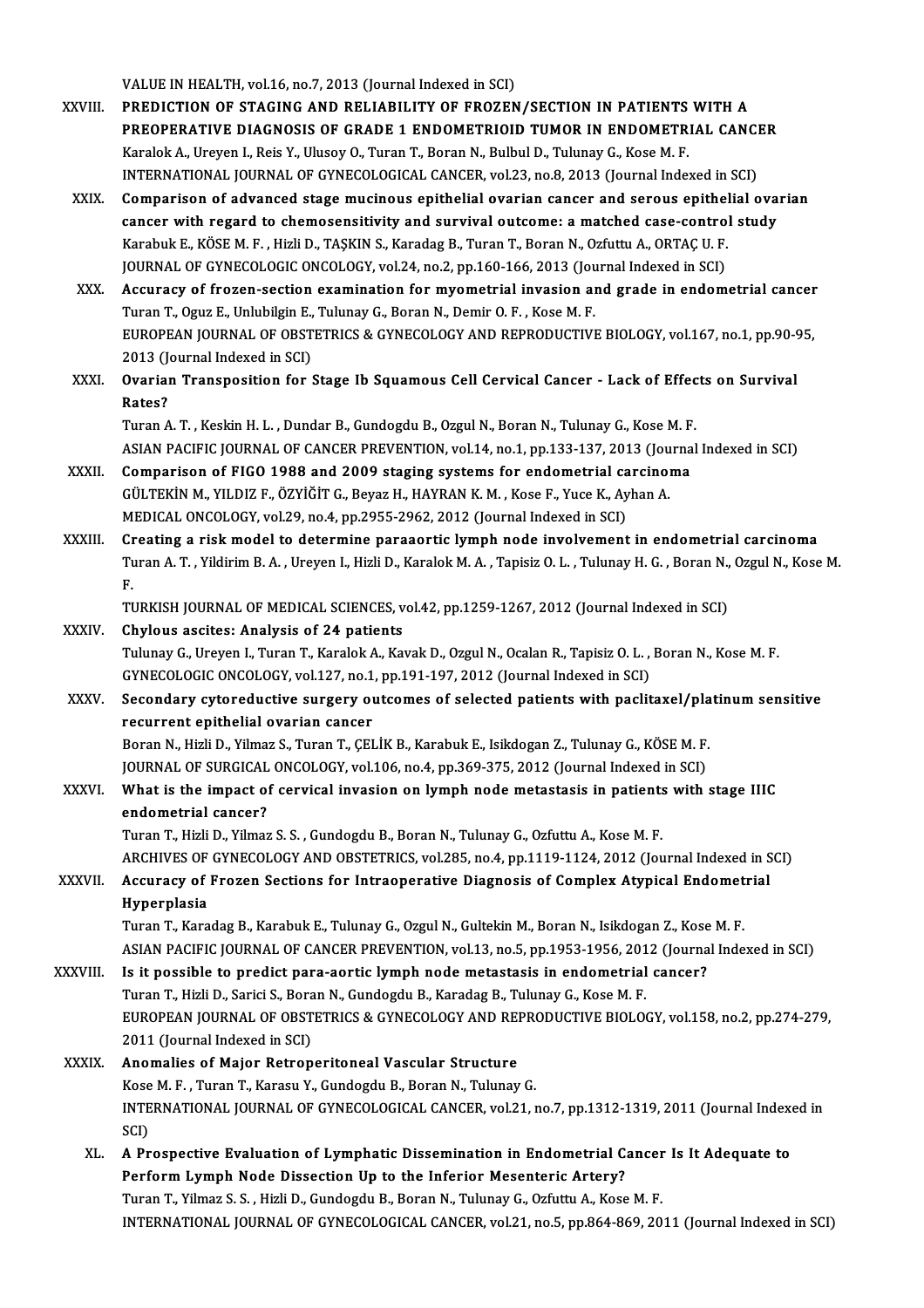| XLI.    | Prognostic effect of different cut-off values (20 mm, 30 mm and 40 mm) for clinical tumor size in                                                                             |
|---------|-------------------------------------------------------------------------------------------------------------------------------------------------------------------------------|
|         | FIGO stage IB cervical cancer                                                                                                                                                 |
|         | Turan T., Yildirim B. A., Tulunay G., Boran N., Kose M. F.                                                                                                                    |
|         | SURGICAL ONCOLOGY-OXFORD, vol.19, no.2, pp.106-113, 2010 (Journal Indexed in SCI)                                                                                             |
| XLII.   | Power Doppler properties of endometrial polyps and submucosal fibroids: a preliminary                                                                                         |
|         | observational study in women with known intracavitary lesions                                                                                                                 |
|         | Cil A. P., Tulunay G., Kose M. F., Haberal A.                                                                                                                                 |
|         | ULTRASOUND IN OBSTETRICS & GYNECOLOGY, vol.35, no.2, pp.233-237, 2010 (Journal Indexed in SCI)                                                                                |
| XLIII.  | Fetal loss in threatened abortion after demonstration of fetal cardiac activity in a low socioeconomic                                                                        |
|         | population.                                                                                                                                                                   |
|         | Dede F. S., Ulucay U., Kose M. F., Dede H., Dilbaz S.                                                                                                                         |
|         | Journal of obstetrics and gynaecology : the journal of the Institute of Obstetrics and Gynaecology, vol.30, no.6,                                                             |
|         | pp.622-5, 2010 (Journal Indexed in SCI Expanded)                                                                                                                              |
| XLIV.   | Vaginal high dose rate brachytherapy alone in patients with intermediate- to high-risk stage I                                                                                |
|         | endometrial carcinoma after radical surgery.                                                                                                                                  |
|         | Atahan I. L., Ozyar E., YILDIZ F., ÖZYİĞİT G., Genc M., Ulger S., USUBÜTÜN A., Kose F., Yuce K., Ayhan A.                                                                     |
|         | International journal of gynecological cancer : official journal of the International Gynecological Cancer Society,                                                           |
|         | vol.18, no.6, pp.1294-9, 2008 (Journal Indexed in SCI Expanded)                                                                                                               |
| XLV.    | A retrospective analysis of the diameter of metastatic lymph nodes in apparently early stage                                                                                  |
|         | endometrial cancer                                                                                                                                                            |
|         | Boran N., Akdag D., Halici F., Tulunay G., Turan T., Bozok S., Erdogan Z., Kose M. F.                                                                                         |
|         | TUMORI, vol.94, no.5, pp.681-685, 2008 (Journal Indexed in SCI)                                                                                                               |
| XLVI.   | Peritoneal tuberculosis mimicking advanced ovarian cancer: A retrospective review of 22 cases                                                                                 |
|         | Koc S., Beydilli G., Tulunay G., Ocalan R., Boran N., Ozgul N., Kose M. F., Erdogan Z.                                                                                        |
|         | GYNECOLOGIC ONCOLOGY, vol.103, no.2, pp.565-569, 2006 (Journal Indexed in SCI)                                                                                                |
| XLVII.  | Results with EMA/CO (etoposide, methotrexate, actinomycin D, cyclophosphamide, vincristine)                                                                                   |
|         | chemotherapy in gestational trophoblastic neoplasia                                                                                                                           |
|         | Turan T., Karacay O., Tulunay G., Boran N., Koc S., Bozok S., Kose M. F.                                                                                                      |
|         | INTERNATIONAL JOURNAL OF GYNECOLOGICAL CANCER, vol.16, no.3, pp.1432-1438, 2006 (Journal Indexed in<br>SCI)                                                                   |
| XLVIII. | Recurrent partial hydatidiform mole: a report of a patient with three consecutive molar pregnancies                                                                           |
|         | Koc S., Ozdegirmenci O., Tulunay G., Ozgul N., Kose M. F., Bulbul D.                                                                                                          |
|         | INTERNATIONAL JOURNAL OF GYNECOLOGICAL CANCER, vol.16, no.2, pp.940-943, 2006 (Journal Indexed in SCI)                                                                        |
| XLIX.   | Correlation of serum and ascitic IL-12 levels with second-look laparotomy results and disease                                                                                 |
|         | progression in advanced epithelial ovarian cancer patients                                                                                                                    |
|         | Bozkurt N., Yuce K., Basaran M., Gariboglu S., Kose F., Ayhan A.                                                                                                              |
|         | INTERNATIONAL JOURNAL OF GYNECOLOGICAL CANCER, vol.16, no.1, pp.83-86, 2006 (Journal Indexed in SCI)                                                                          |
| L.      | Radical versus conservative surgery for vulvar carcinoma                                                                                                                      |
|         | Arvas M., Kose F., GEZER A., Demirkiran F., Tulunay G., Kosebay D.                                                                                                            |
|         | INTERNATIONAL JOURNAL OF GYNECOLOGY & OBSTETRICS, vol.88, no.2, pp.127-133, 2005 (Journal Indexed in                                                                          |
|         | SCI)                                                                                                                                                                          |
| LI.     | A phase II study of gemcitabine plus carboplatin in platinum-sensitive, recurrent ovarian carcinoma                                                                           |
|         | Kose M. F., Sufliarsky J., Beslija S., Saip P., Tulunay G., Krejcy K., Minarik T., Fitzthum E., Hayden A., Melemed A.                                                         |
|         | GYNECOLOGIC ONCOLOGY, vol.96, no.2, pp.374-380, 2005 (Journal Indexed in SCI)                                                                                                 |
| LII.    | Chylous ascites following para-aortic lymphadenectomy: a case report                                                                                                          |
|         | Boran N., Cil A., Tulunay G., Ozgul N., Kose M. F.                                                                                                                            |
| LIII.   | GYNECOLOGIC ONCOLOGY, vol.93, no.3, pp.711-714, 2004 (Journal Indexed in SCI)<br>Correlation of platelet count with second-look laparotomy results and disease progression in |
|         | patients with advanced epithelial ovarian cancer                                                                                                                              |
|         | Bozkurt N., Yuce K., Basaran M., Kose F., Ayhan A.                                                                                                                            |
|         | OBSTETRICS AND GYNECOLOGY, vol.103, no.1, pp.82-85, 2004 (Journal Indexed in SCI)                                                                                             |
|         |                                                                                                                                                                               |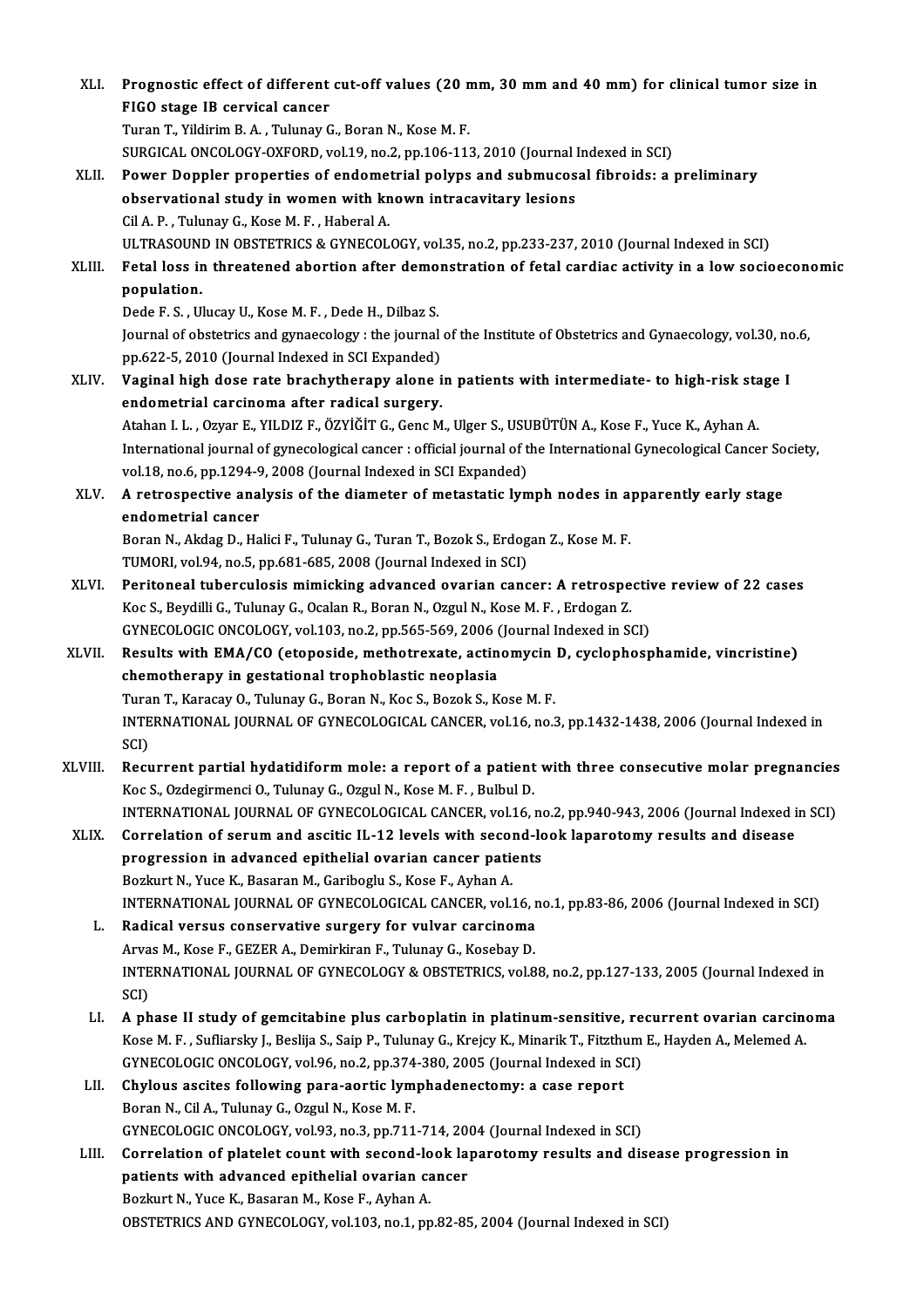- LIV. Primary choriocarcinoma of the uterine cervix in a postmenopausal patient: a case report Baykal C., Tulunay G., Bulbul D., Boran N., Kose M. F. Primary choriocarcinoma of the uterine cervix in a postmenopausal patie<br>Baykal C., Tulunay G., Bulbul D., Boran N., Kose M. F.<br>GYNECOLOGIC ONCOLOGY, vol.90, no.3, pp.667-669, 2003 (Journal Indexed in SCI)<br>Endematrial strom GYNECOLOGIC ONCOLOGY, vol.90, no.3, pp.667-669, 2003 (Journal Indexed in SCI)
- LV. Endometrial stromal sarcoma of the uterus: analysis of 25 patients<br>Haberal A., Kayikcioglu F., Boran N., Caliskan E., Ozgul N., Kose M. F. Endometrial stromal sarcoma of the uterus: analysis of 25 patients<br>Haberal A., Kayikcioglu F., Boran N., Caliskan E., Ozgul N., Kose M. F.<br>EUROPEAN JOURNAL OF OBSTETRICS GYNECOLOGY AND REPRODUCTIVE BIOLOGY, vol.109, no.2, Haberal A., Kayikcioglu F., Bora<br>EUROPEAN JOURNAL OF OBST<br>2003 (Journal Indexed in SCI)<br>Bosults of nostanorative ra EUROPEAN JOURNAL OF OBSTETRICS GYNECOLOGY AND REPRODUCTIVE BIOLOGY, vol.109, no.2, 1<br>2003 (Journal Indexed in SCI)<br>LVI. Results of postoperative radiotherapy in the treatment of 29 uterine sarcoma patients.
- 2003 (Journal Indexed in SCI)<br>Results of postoperative radiotherapy in the treatment of 29 uterine sarcoma patients.<br>Etiz D., Garipağaoğlu M., Etiz E. E. , Köse F. M. , Kayikçioğlu F., Haberal A., Citak L., Cakmak A. Results of postoperative radiotherapy in the treatment of 29 ut<br>Etiz D., Garipağaoğlu M., Etiz E. E. , Köse F. M. , Kayikçioğlu F., Haberal A.,<br>Tumori, vol.89, no.2, pp.183-8, 2003 (Journal Indexed in SCI Expanded)<br>Sealane Etiz D., Garipağaoğlu M., Etiz E. E. , Köse F. M. , Kayikçioğlu F., Haberal A., Citak L., Cakmak A.<br>Tumori, vol.89, no.2, pp.183-8, 2003 (Journal Indexed in SCI Expanded)<br>LVII. Scalene lymph node dissection in locally adva
- Tumori, vol.89,<br>Scalene lymph<br>unnecessary?<br>Poren N. Kovik Scalene lymph node dissection in locally<br>unnecessary?<br>Boran N., Kayikcioglu F., Tulunay G., Kose M. F.<br>TUMOBL vol 80 no 2 nn 172 175 2002 (Journ unnecessary?<br>Boran N., Kayikcioglu F., Tulunay G., Kose M. F.<br>TUMORI, vol.89, no.2, pp.173-175, 2003 (Journal Indexed in SCI)
- LVIII. Is frozen-section diagnosis a reliable guide in surgical treatment of stage I endometrial carcinoma? TUMORI, vol.89, no.2, pp.173-175, 2003 (Journal Indexed in SCI)<br>Is frozen-section diagnosis a reliable guide in surgical treatment<br>Kayikçioğlu F., Boran N., Meydanli M. M. , Tulunay G., Köse F. M. , Bülbül D.<br>Asta Ongalagi Is frozen-section diagnosis a reliable guide in surgical treatment of stage<br>Kayikçioğlu F., Boran N., Meydanli M. M. , Tulunay G., Köse F. M. , Bülbül D.<br>Acta Oncologica, vol.41, no.5, pp.444-446, 2002 (Journal Indexed in Kayikçioğlu F., Boran N., Meydanli M. M. , Tulunay G., Köse F. M. , Bülbül D.<br>Acta Oncologica, vol.41, no.5, pp.444-446, 2002 (Journal Indexed in SCI Expanded)<br>LIX. Neoadjuvant chemotherapy or primary surgery in advanced e
	- Acta Oncologica, vol.41, no.5, pp.444-446, 2002 (Journal In<br>Neoadjuvant chemotherapy or primary surgery in a<br>Kayikcioglu F., Kose M. F. , Boran N., Caliskan E., Tulunay G.<br>INTERNATIONAL JOURNAL OF GYNEGOLOGICAL GANGER Neoadjuvant chemotherapy or primary surgery in advanced epithelial ovarian carcinoma<br>Kayikcioglu F., Kose M. F. , Boran N., Caliskan E., Tulunay G.<br>INTERNATIONAL JOURNAL OF GYNECOLOGICAL CANCER, vol.11, no.6, pp.466-470, 2 INTERNATIONAL JOURNAL OF GYNECOLOGICAL CANCER, vol.11, no.6, pp.466-470, 2001 (Journal Indexed in SCI)<br>Articles Published in Other Journals

- rticles Published in Other Journals<br>I. An overview of polycystic ovary syndrome in aging women<br>CELIVÖ VÖSEM E An overview of po<br>An overview of po<br>CELIKÖ., KÖSE M. F.<br>JOUPMAL OF THE TI An overview of polycystic ovary syndrome in aging women<br>ÇELİK Ö., KÖSE M. F.<br>JOURNAL OF THE TURKISH-GERMAN GYNECOLOGICAL ASSOCIATION, vol.22, no.4, pp.326-333, 2021 (Journal<br>Indexed in ESCD CELIK Ö., KÖSE M<br>JOURNAL OF THE<br>Indexed in ESCI)<br>Hou Siril Porfol JOURNAL OF THE TURKISH-GERMAN GYNECOLOGICAL ASSOCIATION, vol.22, no.4, pp.326-333, 2021 (Journal<br>Indexed in ESCI)<br>II. Hey Siri! Perform a type 3 hysterectomy. Please watch out for the ureter!" What is autonomous<br>surgery an
- Indexed in ESCI)<br>Hey Siri! Perform a type 3 hysterectomy. Please<br>surgery and what are the latest developments?<br>Cultekin L.B., KARAPÜK F. KÖSEM F. Hey Siri! Perform a type 3 hystere<br>surgery and what are the latest de<br>Gultekin I. B. , KARABÜK E., KÖSE M. F.<br>JOUPMAL OF THE TUPLISH CEPMAN ( surgery and what are the latest developments?<br>Gultekin I. B. , KARABÜK E., KÖSE M. F.<br>JOURNAL OF THE TURKISH-GERMAN GYNECOLOGICAL ASSOCIATION, vol.22, no.1, pp.58-70, 2021 (Journal<br>Indeved in ESCD Gultekin I. B. , KA<br>JOURNAL OF THE<br>Indexed in ESCI)<br>Lananassania a JOURNAL OF THE TURKISH-GERMAN GYNECOLOGICAL ASSOCIATION, vol.22, no.1, pp.58-70, 2021 (Journal<br>Indexed in ESCI)<br>III. Laparoscopic assisted robotic myomectomy of a huge myoma; Does robotic surgery change the<br>hardors in mini
- Indexed in ESCI)<br>Laparoscopic assisted robotic myomectomy<br>borders in minimally invasive gynecology?<br>Telmer Ö. Cündeğen S. Örbeek E. Karebük E. M Laparoscopic assisted robotic myomectomy of a huge myoma; Does<br>borders in minimally invasive gynecology?<br>Takmaz Ö., Gündoğan S., Özbaşlı E., Karabük E., Naki M. M. , Köse F., Güngör M.<br>Journal of the Turkish Cerman Cynecol

borders in minimally invasive gynecology?<br>Takmaz Ö., Gündoğan S., Özbaşlı E., Karabük E., Naki M. M. , Köse F., Güngör M.<br>Journal of the Turkish German Gynecological Association, vol.20, no.3, pp.211-212, 2019 (Refereed Jo Takmaz Ö., Gündoğan S., Özbaşlı E., Karabük E., Naki M. M., Köse F., Güngör M. Journal of the Turkish German Gynecological Association, vol.20, no.3, pp.211-212, 2019 (Refereed Journal<br>Other Institutions)<br>IV. Robotic repair of vaginal evisceration after hysterectomy and the role of intraoperative nea

Other Institutions)<br>Robotic repair of vaginal evisc<br>infrared fluorescence imaging<br>Canturk M. M. ÖZPEN V. KÖSE M Robotic repair of vaginal evisceration aft<br>infrared fluorescence imaging<br>Canturk M.M., ÖZBEN V., KÖSE M. F., BACA B.<br>JOUPMAL OF POPOTIC SUPCEPY vol 11 no 3 1 infrared fluorescence imaging<br>Canturk M. M. , ÖZBEN V., KÖSE M. F. , BACA B.<br>JOURNAL OF ROBOTIC SURGERY, vol.11, no.3, pp.383-386, 2017 (Journal Indexed in ESCI)<br>Misrosystia, clangated, and fragmented nattern of invesion i

- Canturk M. M., ÖZBEN V., KÖSE M. F., BACA B.<br>JOURNAL OF ROBOTIC SURGERY, vol.11, no.3, pp.383-386, 2017 (Journal Indexed in ESCI)<br>V. Microcystic, elongated, and fragmented pattern of invasion in relation to histopathologic JOURNAL OF ROBOTIC SURGERY, vol.11, no.3, pp.383-386, 2017 (Journal I<br>Microcystic, elongated, and fragmented pattern of invasion in rela<br>prognostic factors in endometrioid endometrial adenocarcinoma<br>Naki M. M. Oran G. Teti Naki M. M., Oran G., Tetikkurt S. U., Sonmez C. F., Turkmen I., Kose F. prognostic factors in endometrioid endometrial adenocarcinoma<br>Naki M. M. , Oran G., Tetikkurt S. U. , Sonmez C. F. , Turkmen I., Kose F.<br>JOURNAL OF THE TURKISH-GERMAN GYNECOLOGICAL ASSOCIATION, vol.18, no.3, pp.139-142, 20 Naki M. M. , Oran<br>JOURNAL OF THE<br>Indexed in ESCI)<br>Adnokaivel Kitl JOURNAL OF THE TURKISH-GERMAN GYNECOLO<br>Indexed in ESCI)<br>VI. Adneksiyel Kitlelerin Endoskopik Yönetimi<br>*V*ÖSEM E. KARAPÜK E
- Indexed in ESCI)<br><mark>Adneksiyel Kitlelerin I</mark><br>KÖSE M. F. , KARABÜK E.<br>Türkiye Klinikleri Seğlık I Adneksiyel Kitlelerin Endoskopik Yönetimi<br>KÖSE M. F. , KARABÜK E.<br>Türkiye Klinikleri Sağlık Bilimleri Dergisi, vol.10, no.3, pp.285-292, 2017 (National Non-Refereed Journal)<br>Eutroperitoneal lumph pode dissestion in losally

KÖSE M. F. , KARABÜK E.<br>Türkiye Klinikleri Sağlık Bilimleri Dergisi, vol.10, no.3, pp.285-292, 2017 (National Non-Refereed Journal)<br>VII. Extraperitoneal lymph node dissection in locally advanced cervical cancer; the pr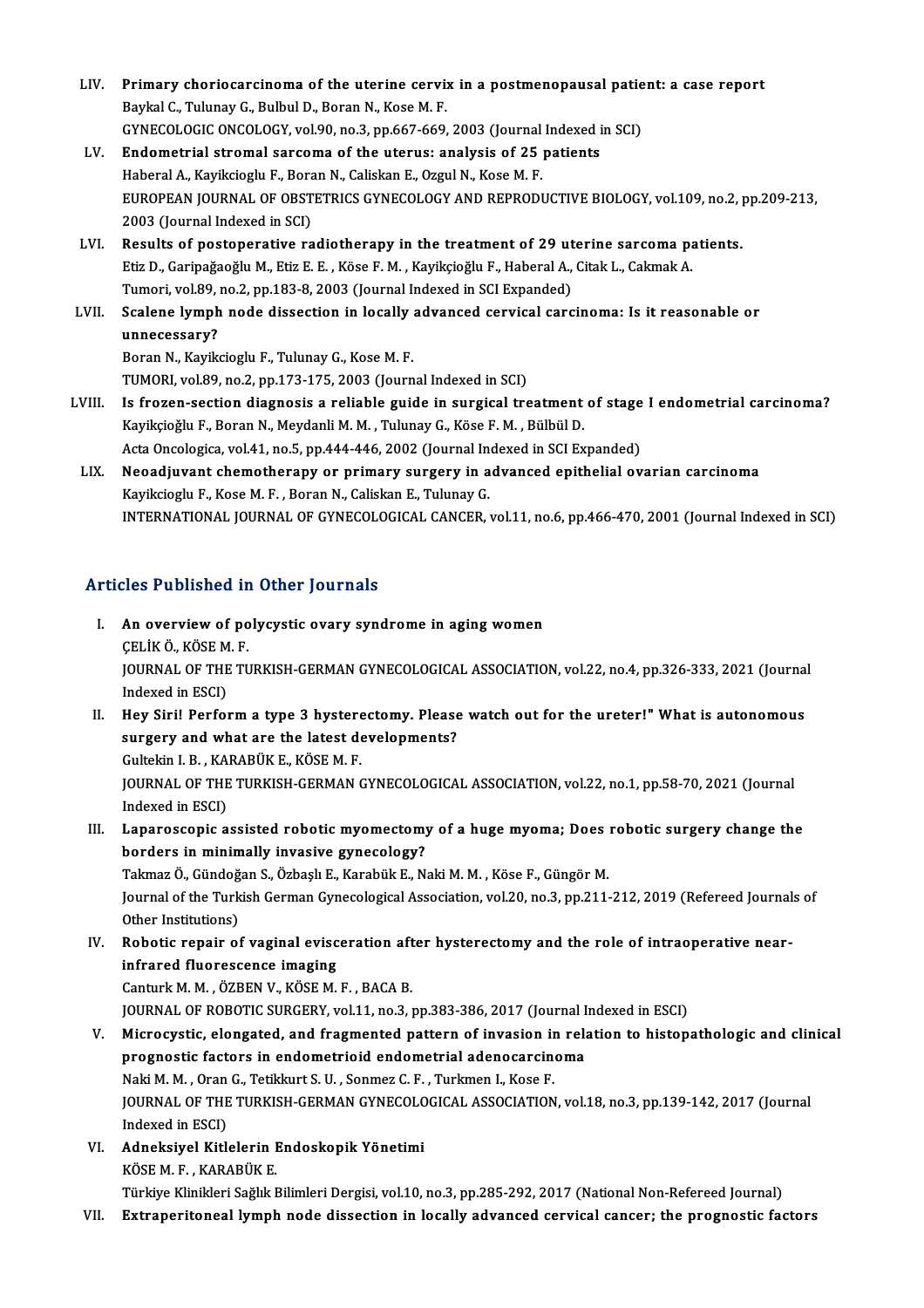### associated with survival

Kose M. F., Kiseli M., Kimyon G., Ocalan R., Yenen M. C., Tulunay G., Turan A. T., Ureyen I., Boran N. associated with survival<br>Kose M. F. , Kiseli M., Kimyon G., Ocalan R., Yenen M. C. , Tulunay G., Turan A. T. , Ureyen I., Boran N.<br>JOURNAL OF THE TURKISH-GERMAN GYNECOLOGICAL ASSOCIATION, vol.18, no.2, pp.77-84, 2017 (Jour Kose M. F. , Kiseli<br>JOURNAL OF THE<br>Indexed in ESCI)<br>Türkiye Klinikle VI I. Türkiye Klinikleri Jinekoloji Obstetrik - Özel Konular Indexed in ESCI)<br><mark>Türkiye Klinikleri Jine</mark><br>KÖSE M. F. , KARABÜK E.<br>TURKIYE KLINIKLERI IOI

Türkiye Klinikleri Jinekoloji Obstetrik - Özel Konular<br>KÖSE M. F. , KARABÜK E.<br>TURKIYE KLINIKLERI JOURNAL OF MEDICAL SCIENCES, vol.10, no.2, pp.203-209, 2017 (National Non-Refereed<br>Journal) KÖSE M.<br>TURKIYE<br>Journal)<br>Maligna TURKIYE KLINIKLERI JOURNAL OF MEDICAL SCIENCES, vol.10, no.2, pp.203-209, 2017 (Na<br>Journal)<br>IX. Malignant transformation of mature cystic teratoma of the ovary: a case series.<br>*Kos S. Topisiz O. Turon T. Osalan B. Osfuttu* 

Journal)<br>Malignant transformation of mature cystic teratoma of the ovary: a cas<br>Koc S., Tapisiz O., Turan T., Ocalan R., Ozfuttu A., Boran N., Kose M. F. , Tulunay H.<br>Journal of experimental therapeutics Sampy ongelegy, yo Malignant transformation of mature cystic teratoma of the ovary: a case series.<br>Koc S., Tapisiz O., Turan T., Ocalan R., Ozfuttu A., Boran N., Kose M. F. , Tulunay H.<br>Journal of experimental therapeutics &amp; oncology, vo Koc S., Tapisi<br>Journal of ex<br>Institutions)<br>What is the Journal of experimental therapeutics & oncology, vol.11, pp.11-6, 2015 (Refereed Journals<br>Institutions)<br>X. What is the importance of omental metastasis in patients with endometrial cancer?<br>Turner T. Unaver L. Kanalak A

Institutions)<br>Turan T., Ureyen I., Karalök A., Taşçı T., Ilgın H., Keskin L., Kose M. F. , Tulunay G.<br>Turan T., Ureyen I., Karalök A., Taşçı T., Ilgın H., Keskin L., Kose M. F. , Tulunay G. What is the importance of omental metastasis in patients with endometrial cancer?<br>Turan T., Ureyen I., Karalök A., Taşçı T., Ilgın H., Keskin L., Kose M. F. , Tulunay G.<br>Journal of the Turkish German Gynecological Associat

## XI. Cervical premalignant lesions and their management Journal of the Turkish<br>Cervical premaligna<br>Kose F. M. , Naki M. M.<br>JOUPNAL OF THE TUP Kose F. M., Naki M. M.

JOURNAL OF THE TURKISH-GERMAN GYNECOLOGICAL ASSOCIATION, vol.15, no.2, pp.109-121, 2014 (Journal Indexed in ESCI) JOURNAL OF THE TURKISH-GERMAN GYNECOLOGICAL ASSOCIATION, vol.15, no.2, pp.109-121, 2014 (<br>Indexed in ESCI)<br>XII. Prediction of staging with preoperative parameters and frozen/section in patients with a<br>neconorative diagnosi

Indexed in ESCI)<br>Prediction of staging with preoperative parameters and frozen/section in pati<br>preoperative diagnosis of grade 1 endometrioid tumor in endometrial cancer.<br>Karalak A. Urayan L. Bejs X. Oktay O. Turan T. Bera Prediction of staging with preoperative parameters and frozen/section in pation preoperative diagnosis of grade 1 endometrioid tumor in endometrial cancer.<br>Karalok A., Ureyen I., Reis Y., Oktay O., Turan T., Boran N., Bülb preoperative diagnosis of grade 1 endometrioid tumor in endometrial cancer.<br>Karalok A., Ureyen I., Reis Y., Oktay O., Turan T., Boran N., Bülbül D., Tulunay G., Köse M. F.<br>Journal of the Turkish German Gynecological Associ Karalok A., Ureyen I., Reis Y., Oktay O., Turan T., Boran N., Bülbül D., Tulunay G., Köse M. F.<br>Journal of the Turkish German Gynecological Association, vol.15, pp.41-8, 2014 (Journal Indexed in ESCI)<br>XIII. Sentinel lymph

## Journal <mark>o</mark><br>Sentine!<br>Turkey. Sentinel lymph node detection and accuracy in vulvar cancer:<br>Turkey.<br>Boran N., Cırık D., Işıkdoğan Z., Kır M., Turan T., Tulunay G., Köse M. F.<br>Journal of the Turkish Cerman Cuneselesisel Assosiation vel 14. pp 1.

Turkey.<br>Boran N., Cırık D., Işıkdoğan Z., Kır M., Turan T., Tulunay G., Köse M. F.<br>Journal of the Turkish German Gynecological Association, vol.14, pp.146-52, 2013 (Journal Indexed in ESCI)

XIV. Small cell carcinoma of the endometrium: A report of three cases. Journal of the Turkish German Gynecological Association, vol.14, pp.146-52, 2013 (<br>Small cell carcinoma of the endometrium: A report of three cases.<br>Ureyen L, Karalok A., Turan T., Boran N., Tapısız O., Okten H., Kose M. F Journal of the Turkish German Gynecological Association, vol.14, pp.113-5, 2013 (Journal Indexed in ESCI) XV. Case report: Methotrexate-induced pericardial effusion. Ureyen I., Karalok A., Turan T., Boran N., Tapısız O., Okten H., Kos<br>Journal of the Turkish German Gynecological Association, vol.14<br>XV. Case report: Methotrexate-induced pericardial effusion.<br>Dünder B. Karalök A. Ureyen L

DündarB.,KaralökA.,UreyenI.,GündoğduB.,OçalanR.,TuranT.,BoranN.,TulunayG.,KöseM.F. Case report: Methotrexate-induced pericardial effusion.<br>Dündar B., Karalök A., Ureyen I., Gündoğdu B., Oçalan R., Turan T., Boran N., Tulunay G., Köse M. F.<br>Journal of the Turkish German Gynecological Association, vol.14, Dündar B., Karalök A., Ureyen I., Gündoğdu B., Oçalan R., Turan T., Boran N., Tulunay G., Köse<br>Journal of the Turkish German Gynecological Association, vol.14, pp.48-9, 2013 (Journal Inde<br>XVI. Cervical and Breast Cancer Se

- Journal of the Turkish German Gynecological Association, vol.14, pp.48-9, 2013 (Journal Indexed in ESCI)<br>Cervical and Breast Cancer Secreening Programme Results of Etlik KETEM Group<br>KOG I., TURAN A. T. , KARABÜK E., KARAYU Cervical and Breast Cancer Secreening Programme Results of Etlik KETEM Group<br>KOG L, TURAN A. T. , KARABÜK E., KARAYUNLU B., ÖZGÜL N., DEMİR Ö. F. , GOKCIN H., YESILTEPE C., KÖSE M<br>TAF PREVENTIVE MEDICINE BULLETIN, vol.11, KOG I., TURAN A. T., KARABÜK E., KARAYUNLU B., ÖZGÜL N., DEMİR Ö. F., GOKCIN H., YESI<br>TAF PREVENTIVE MEDICINE BULLETIN, vol.11, no.2, pp.145-152, 2012 (Other Refereed N<br>XVII. The effect of cell type on surgico-pathologic r
- TAF PREVENTIVE MEDICINE BULLETIN, vol.11, no.2, pp.145-152, 2012 (Other Refereed National Jc<br>The effect of cell type on surgico-pathologic risk factors in endometrial cancer.<br>Turan A., Dündar B., Gündoğdu B., Boztosun A., The effect of cell type on surgico-pathologic risk factors in endometrial cancer.<br>Turan A., Dündar B., Gündoğdu B., Boztosun A., Ozgül N., Boran N., Tulunay G., Ozfuttu A., Köse M. F.<br>Journal of the Turkish German Gynecolo Turan A., Dündar B., Gündoğdu B., Boztosun A., Ozgül N., Boran N., Tulunay G., Ozfuttu A., Köse<br>Journal of the Turkish German Gynecological Association, vol.12, pp.9-14, 2011 (Journal Index<br>XVIII. ENDOMETRUM KANSERINDE LEN
- Journal of the Turkish German Gynecological Association, vol.12, pp.9-14, 2011 (Journal Indexed in ESCI)<br>ENDOMETRUM KANSERINDE LENF NODU METASTAZINI BELIRLEYEN FAKTÖRLER<br>TURAN A. T. , Gündoğdu B., KARABÜK E., BORAN N., TUL Türk Jinekolojik Onkoloji Dergisi, vol.13, no.3, pp.61-67, 2010 (Other Refereed National Journals)

## Books&Book Chapters

- OOks & Book Chapters<br>I. Non-epitelyal Over Tümörlerinde Lenfadenektominin Yeri ve Önemi<br>KARARÜK E. NAKİM M. KÖSEM E kə & Book unapters<br>Non-epitelyal Over Tümörlerinde<br>KARABÜKE., NAKİ M. M. , KÖSE M. F.<br>in: Türkiye Klinikleri linekeleji Obstat Non-epitelyal Over Tümörlerinde Lenfadenektominin Yeri ve Önemi<br>KARABÜK E., NAKİ M. M. , KÖSE M. F.<br>in: Türkiye Klinikleri Jinekoloji Obstetrik, Lenfatik Dolaşımın Jinekolojik Onkolojide Önemi, Güzin,Kadir, Editor,<br>Ulusel KARABÜK E., NAKİ M. M. , KÖSE M. F.<br>in: Türkiye Klinikleri Jinekoloji Obstetrik, İ<br>Ulusal Yayınevi, İstanbul, pp.64-68, 2022<br>Single, Bent Bebatis Brastise in: Türkiye Klinikleri Jinekoloji (<br>Ulusal Yayınevi, İstanbul, pp.64-<br>II. Single-Port Robotic Practice
-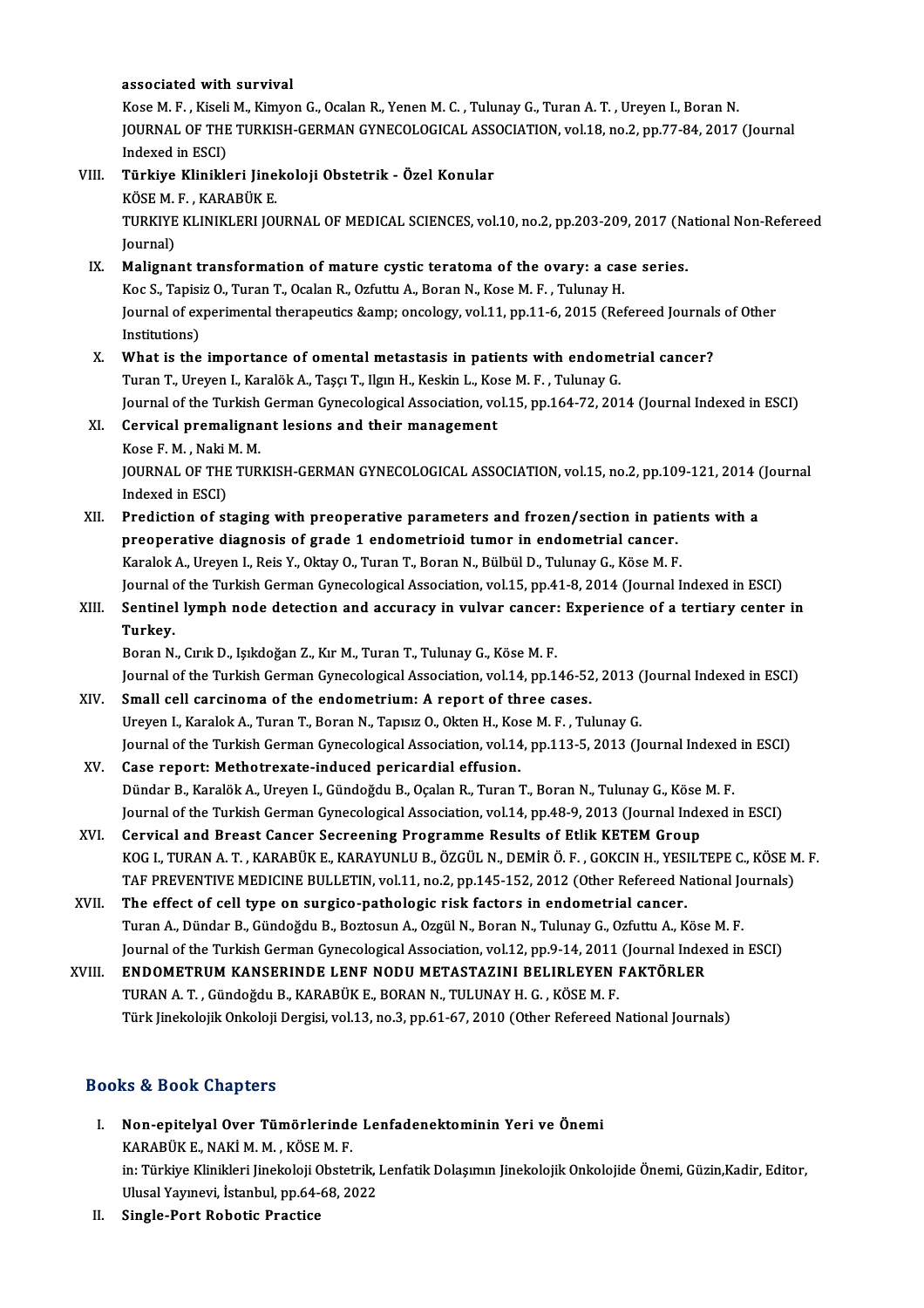Gungor M., NAKİ M. M. , TAKMAZ Ö., KÖSE M. F.<br>in: Teythook of Guneselegia Behatis Sungeny, El

in: Textbook of Gynecologic Robotic Surgery, El-Ghobashy Alaa, Ind Thomas, Persson Jan, Magrina Javier F., Editor, Gungor M., NAKİ M. M. , TAKMAZ<br>in: Textbook of Gynecologic Rob<br>Springer, cham, pp.27-33, 2018<br>Robotik Connabi Springer, cham, pp.27-33, 2018

III. Robotik Cerrahi<br>KÖSE M. F., KARABÜK E.

Robotik Cerrahi<br>KÖSE M. F. , KARABÜK E.<br>in: Berek&amp;Hacker Jinekolojik Onkoloji, Ayhan Ali, Yüce Kunter, Arvas Macit, Köse M. Faruk, Ortaç U. Fırat,<br>Editor, Günes Tın Kitabeyleri, pp.947,969,2017 KÖSE M. F. , KARABÜK E.<br>in: Berek&amp;Hacker Jinekolojik Onkoloji, Ayha<br>Editor, Güneş Tıp Kitabevleri, pp.847-868, 2017<br>Splanestamy, and Distal Bansreatestamy. Editor, Güneş Tıp Kitabevleri, pp.847-868, 2017

IV. Splenectomy and Distal Pancreatectomy

Splenectomy and Distal Pancreatectomy<br>Köse M. F.<br>in: Textbook of Gynaecological Oncology, Kose MF,Turan T,Haberal A, Editor, Güneş Publishing, Ankara, pp.825-<br>828-2009 Köse M. F.<br>in: Textboo<br>828, 2009

# 828, 2009<br>Refereed Congress / Symposium Publications in Proceedings

- efereed Congress / Symposium Publications in Proceedings<br>I. Bladder Dissection in Type I(A) Hysterectomy, So-called "Simple" Hysterectomy<br>KAVA E. KARABÜV E. KÖSEM E REGE COMBROSS / Symposite<br>Bladder Dissection in Type I<br>KAYA E., KARABÜK E., KÖSE M. F.<br>F. Minimal Invariv lingkalailk Com Bladder Dissection in Type I(A) Hysterectomy, So-called "Simple"<br>KAYA E., KARABÜK E., KÖSE M. F.<br>5. Minimal İnvaziv Jinekolojik Cerrahi Kongresi, Turkey, 23 February 2022<br>Quen kongorinda diagnostik langreskopi sonnası port KAYA E., KARABÜK E., KÖSE M. F.<br>5. Minimal İnvaziv Jinekolojik Cerrahi Kongresi, Turkey, 23 February 20<br>II. Over kanserinde diagnostik laparoskopi sonrası port metastazı<br>Kehroman E. KARABÜK E. KÖSE M. F.
- 5. Minimal İnvaziv Jinekolojik Cerrahi I<br>Over kanserinde diagnostik lapare<br>Kahraman E., KARABÜK E., KÖSE M. F.<br>2nd International and 17th National C 11. Over kanserinde diagnostik laparoskopi sonrası port metastazı<br>1991-Kahraman E., KARABÜK E., KÖSE M. F.<br>2nd International and 17th National Gynecologic Oncology Congress, İstanbul, Turkey, 18 November 2021
- Kahraman E., KARABÜK E., KÖSE M. F.<br>2nd International and 17th National Gynecologic Oncology Congress, İstanbul, Turkey, 18 November 2021<br>III. Sentinel lymph node biopsy in early stage endometrial cancer: a turkish gyn 2nd International and 17th<br>Sentinel lymph node bio<br>study (TRSGO-SLN 001)<br>TASKINS CLINCOP MOPT Sentinel lymph node biopsy in early stage endometrial cancer: a turkish gynecologic oncology grou<br>study (TRSGO-SLN 001)<br>TAŞKIN S., GÜNGÖR M., ORTAÇ U. F. , AYHAN A., ARVAS M. M. , TAKMAZ Ö., KÖSE M. F. , NAKİ M. M. , KARAB

<mark>study (TRSGO-SLN (</mark><br>TAŞKIN S., GÜNGÖR M.<br>VATANSEVER D., et al.<br>21st European Gunges TAŞKIN S., GÜNGÖR M., ORTAÇ U. F. , AYHAN A., ARVAS M. M. , TAKMAZ Ö., KÖSE M. F. , N.<br>VATANSEVER D., et al.<br>21st European Gynaecological Oncology Congress, atina, Greece, 2 - 05 November 2019<br>Could the lang term oncologic

VATANSEVER D., et al.<br>21st European Gynaecological Oncology Congress, atina, Greece, 2 - 05 November 2019<br>IV. Could the long-term oncological safety of laparoscopic surgery in low risk endometrial cancer be<br>also volid for 21st European Gynaecological Oncology Congress, atina, Greece, 2 - 05 November 2019<br>Could the long-term oncological safety of laparoscopic surgery in low risk endometrial cancer<br>also valid for the high intermediate and hig Could the long-term oncological safety of laparoscopic surgery in low<br>also valid for the high intermediate and high-risk patients? A multi-ce<br>oncology group study conducted with 2745 endometrial cancer cases<br>VAPDAR M A CÜZ also valid for the high intermediate and high-risk patients? A multi-center turkish gynecologic<br>oncology group study conducted with 2745 endometrial cancer cases<br>VARDAR M. A. , GÜZEL A. B. , TAŞKIN S., GÜNGÖR M., ÖZGÜL N., oncology group<br>VARDAR M. A. , GÜ<br>ORTAÇ U. F. , et al.<br>21st Europeen Cu VARDAR M. A. , GÜZEL A. B. , TAŞKIN S., GÜNGÖR M., ÖZGÜL N., SALMAN M. C. , Güleç Ü. K. , Khatib G., Dünder İ<br>ORTAÇ U. F. , et al.<br>21st European Gynaecological Oncology Congress of the European Society of Gynaecological On

ORTAÇ U. F. , et al.<br>21st European Gynaecological Oncology Congress of the European Society of Gynaecological Oncology, 2 - 05<br>November 2019, vol.29

- V. Para-Aortic Lymphadenectomy Step-By-Step Landmarks Boundaries And Avoiding Complications Alkhan F., KARABÜK E., NAKİ M. M. , GÜNGÖR M., KÖSE M. F. Para-Aortic Lymphadenectomy Step-By-Step Landmarl<br>Alkhan F., KARABÜK E., NAKİ M. M. , GÜNGÖR M., KÖSE M. F.<br>ESGO 2019 Congress, Athens, Greece, 1 - 05 November 2019<br>Unusual Presentation of Deen Infiltrative Endemetries
- VI. Unusual Presentation of Deep Infiltrative Endometriosis ESGO 2019 Congress, Athens, Greece, 1 - 05 November 2019<br>Unusual Presentation of Deep Infiltrative Endometric<br>Alkhan F., KARABÜK E., NAKİM.M. , GÜNGÖRM., KÖSEM.F.<br>AACL 2018, Jasyagas United States Of America, 1 , 05 Novem AAGL 2018, lasvegas, United States Of America, 1 - 05 November 2018, vol.25, pp.224 Alkhan F., KARABÜK E., NAKİ M. M. , GÜNGÖR M., KÖSE M. F.<br>AAGL 2018, lasvegas, United States Of America, 1 - 05 November 2018, vol<br>VII. Malignant Myoepithelioma of Vulva; How Rare is it?: Case Report
- AAGL 2018, lasvegas, United States Of America, 1 05 Noven<br>Malignant Myoepithelioma of Vulva; How Rare is it?:<br>Alkhan F., KARABÜK E., NAKİ M. M. , GÜNGÖR M., KÖSE M. F.<br>State of the Art Conference 2019 of the Euronean Soc Malignant Myoepithelioma of Vulva; How Rare is it?: Case Report<br>Alkhan F., KARABÜK E., NAKİ M. M. , GÜNGÖR M., KÖSE M. F.<br>State of the Art Conference 2018 of the European Society of Gynaecological Oncology, France, 04 Octo
- Alkhan F., KARABÜK E., NAKİ M. M. , GÜNGÖR M., KÖSE M. F.<br>State of the Art Conference 2018 of the European Society of Gynaecologic<br>VIII. Robotic myomectomy removal of a huge fibroid<br>TAKMAZ Ö., Gundogan S., ÖZBAŞLI E., NAKİ State of the Art Conference 2018 of the European Society of Gynaecologic<br>Robotic myomectomy removal of a huge fibroid<br>TAKMAZ Ö., Gundogan S., ÖZBAŞLI E., NAKİ M. M. , KÖSE M. F. , Gungor M.<br>12. Türk Alman linekeleji Kengre Robotic myomectomy removal of a huge fibroid<br>TAKMAZ Ö., Gundogan S., ÖZBAŞLI E., NAKİ M. M. , KÖSE M. F. , Gungor M.<br>12. Türk Alman Jinekoloji Kongresi - 2018, Girne, Cyprus (Kktc), 27 - 30 April 2018<br>Lananossaania Sesanda

## IX. Laparoscopic Secondary Cytoreduction Followed by HIPEC for a Patient with Recurrent Ovarian Cancer 12. Türk<br>Laparo<br>Cancer<br>KARAPI Laparoscopic Secondary Cytoreduction Followed by HIPEC for a Pa<br>Cancer<br>KARABÜK E., Alkhan F., NAKİ M. M. , GÜNGÖR M., DEMİREL L. C. , KÖSE M. F.<br>2017 AACL Clabel Congress United States Of America 13 November 2017

Cancer<br>KARABÜK E., Alkhan F., NAKİ M. M. , GÜNGÖR M., DEMİREL L. C. , KÖSE M. F<br>2017 AAGL Global Congress, United States Of America, 12 November 2017<br>Bobatis Sontinel Lumph Node Menning In Forly Endemetriel Conge KARABÜK E., Alkhan F., NAKİ M. M. , GÜNGÖR M., DEMİREL L. C. , KÖSE M. F.<br>2017 AAGL Global Congress, United States Of America, 12 November 2017<br>X. Robotic Sentinel Lymph Node Mapping In Early Endometrial Cancer<br>NAVI M. Alk

2017 AAGL Global Congress, United States Of America, 12 November 2017<br>X. Robotic Sentinel Lymph Node Mapping In Early Endometrial Cancer<br>NAKİM.M., Alkhan F., KARABÜK E., GÜNGÖR M., KÖSE M.F.